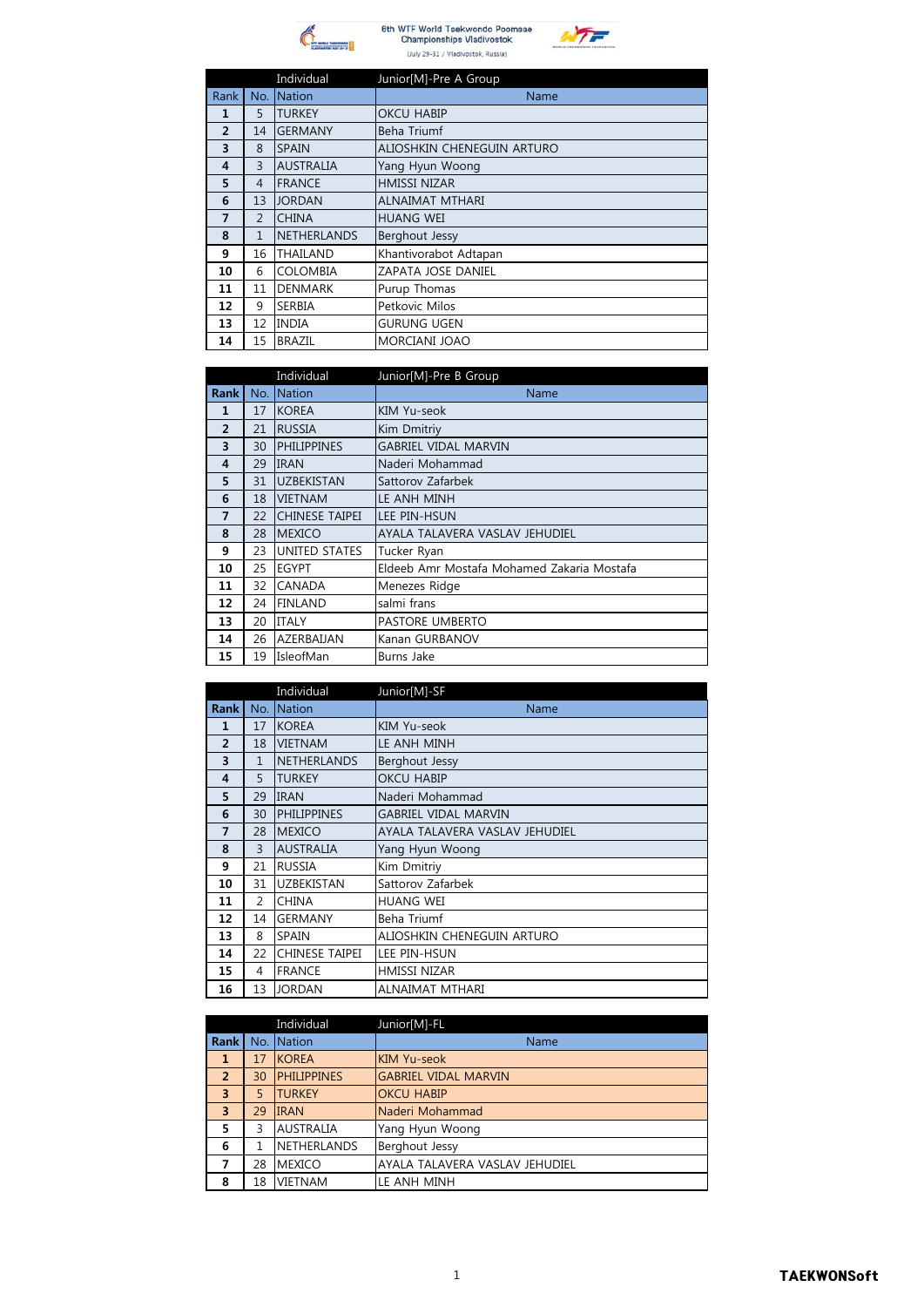



|                |                | Individual            | 1st Senior[M]-PR A Group           |
|----------------|----------------|-----------------------|------------------------------------|
| <b>Rank</b>    | No.            | Nation                | Name                               |
| 1              | 15             | <b>IRAN</b>           | Nadalinajafabadi Ali               |
| $\overline{2}$ | 12             | <b>VIETNAM</b>        | NGUYEN DINH TOAN                   |
| 3              | 11             | <b>RUSSIA</b>         | Pegai Vladimir                     |
| 4              | 19             | <b>CHINESE TAIPEI</b> | PAN WEI-KANG                       |
| 5              | 18             | <b>SPAIN</b>          | <b>MARIN BORRAS ALEJANDRO JOSE</b> |
| 6              | 13             | <b>TURKEY</b>         | <b>KARISIK FAZLI</b>               |
| 7              | 3              | <b>NETHERLANDS</b>    | Soekandar Romario                  |
| 8              | 20             | <b>UNITED STATES</b>  | Twu Alexander                      |
| 9              | 28             | <b>FRANCE</b>         | LE VAN JULIEN                      |
| 10             | 5              | <b>GREAT BRITAIN</b>  | Dwiarmein Guntur                   |
| 11             | 8              | <b>FINLAND</b>        | siltanen olli                      |
| 12             | 9              | <b>UZBEKISTAN</b>     | Khaytimbetov Bakhrom               |
| 13             | $\mathbf{1}$   | <b>SINGAPORE</b>      | WEE LI SHENG SHERMAN               |
| 14             | $\overline{2}$ | <b>MAURITIUS</b>      | Yan Too Sang Sheldon Kim Xiung     |
| 15             | 14             | <b>CROATIA</b>        | Kaic Ivan                          |
| 16             | 7              | <b>CZECH</b>          | Prokes Martin                      |
| 17             | 10             | <b>AUSTRALIA</b>      | Warren Joshua                      |
| 18             | 16             | <b>INDIA</b>          | PANGOTRA ATUL                      |
| 19             | 4              | <b>BRAZIL</b>         | SILVA RODRIGO                      |
| 20             | 6              |                       | CONGO, THE DEMSENDA KAMUENA Michel |

|                |     | Individual         | 1st Senior[M]-PR B Group               |
|----------------|-----|--------------------|----------------------------------------|
| <b>Rank</b>    | No. | <b>Nation</b>      | Name                                   |
| 1              | 21  | <b>KOREA</b>       | PARK Tae-sun                           |
| $\overline{2}$ | 26  | <b>CHINA</b>       | <b>FANG REN ZHOU</b>                   |
| 3              | 25  | <b>GERMANY</b>     | Sommer Thomas                          |
| 4              | 34  | <b>ITALY</b>       | <b>KANG HYEON WOOK</b>                 |
| 5              | 24  | <b>INDONESIA</b>   | <b>HARSONO DANIEL</b>                  |
| 6              | 32  | <b>COLOMBIA</b>    | VANEGAS DANIEL                         |
| 7              | 40  | <b>EGYPT</b>       | Elaraby Karim Ahmed Said Mousa Maamoun |
| 8              | 38  | <b>DENMARK</b>     | Jessen Tobias                          |
| 9              | 28  | <b>FRANCE</b>      | LE VAN JULIEN                          |
| 10             | 23  | SWITZERLAND        | Marro Steve                            |
| 11             | 29  | <b>OATAR</b>       | AHMED ABDULHALIM                       |
| 12             | 33  | CANADA             | Chong Charlie                          |
| 13             | 27  | <b>PHILIPPINES</b> | SABIDO JEAN PIERRE                     |
| 14             | 36  | <b>JORDAN</b>      | <b>NASER MOAYAD</b>                    |
| 15             | 22  | <b>NORWAY</b>      | Wien Joachim                           |
| 16             | 39  | <b>SERBIA</b>      | Andjelkovic Nebojsa                    |
| 17             | 37  | AZERBAIJAN         | Kazim KAZIMOV                          |
| 18             | 30  | <b>GUATEMALA</b>   | SILIEZAR MARROQUIN DAVID ALEJANDRO     |
| 19             | 35  | <b>MOROCCO</b>     | <b>BAKOURI Salmane</b>                 |

|                |     | Individual            | 1st Senior[M]-SF                       |
|----------------|-----|-----------------------|----------------------------------------|
| <b>Rank</b>    | No. | Nation                | Name                                   |
| 1              | 21  | <b>KOREA</b>          | <b>PARK Tae-sun</b>                    |
| $\overline{2}$ | 12  | <b>VIETNAM</b>        | NGUYEN DINH TOAN                       |
| 3              | 15  | <b>IRAN</b>           | Nadalinajafabadi Ali                   |
| 4              | 18  | <b>SPAIN</b>          | <b>MARIN BORRAS ALEJANDRO JOSE</b>     |
| 5              | 11  | <b>RUSSIA</b>         | Pegai Vladimir                         |
| 6              | 34  | <b>ITALY</b>          | <b>KANG HYEON WOOK</b>                 |
| 7              | 25  | <b>GERMANY</b>        | Sommer Thomas                          |
| 8              | 24  | <b>INDONESIA</b>      | <b>HARSONO DANIEL</b>                  |
| 9              | 13  | <b>TURKEY</b>         | <b>KARISIK FAZLI</b>                   |
| 10             | 20  | <b>UNITED STATES</b>  | Twu Alexander                          |
| 11             | 19  | <b>CHINESE TAIPEI</b> | PAN WEI-KANG                           |
| 12             | 28  | <b>FRANCE</b>         | LE VAN JULIEN                          |
| 13             | 3   | NETHERLANDS           | Soekandar Romario                      |
| 14             | 32  | <b>COLOMBIA</b>       | VANEGAS DANIEL                         |
| 15             | 38  | <b>DENMARK</b>        | Jessen Tobias                          |
| 16             | 26  | <b>CHINA</b>          | <b>FANG REN ZHOU</b>                   |
| 17             | 23  | SWITZERLAND           | Marro Steve                            |
| 18             | 40  | <b>EGYPT</b>          | Elaraby Karim Ahmed Said Mousa Maamoun |
| 18             | 5   | <b>GREAT BRITAIN</b>  | Dwiarmein Guntur                       |
| 20             | 8   | <b>FINLAND</b>        | siltanen olli                          |

|                         |    | Individual       | 1st Senior[M]-FL                   |
|-------------------------|----|------------------|------------------------------------|
| Rank <sup>1</sup>       |    | No. Nation       | Name                               |
| 1                       | 21 | <b>KOREA</b>     | <b>PARK Tae-sun</b>                |
| $\overline{2}$          | 12 | <b>VIETNAM</b>   | NGUYEN DINH TOAN                   |
| $\overline{3}$          | 15 | <b>IRAN</b>      | Nadalinajafabadi Ali               |
| $\overline{\mathbf{3}}$ | 11 | <b>RUSSIA</b>    | Pegai Vladimir                     |
| 5                       | 18 | <b>SPAIN</b>     | <b>MARIN BORRAS ALEJANDRO JOSE</b> |
| 6                       | 34 | <b>ITALY</b>     | KANG HYEON WOOK                    |
|                         | 25 | <b>GERMANY</b>   | Sommer Thomas                      |
| 8                       | 24 | <b>INDONESIA</b> | <b>HARSONO DANIEL</b>              |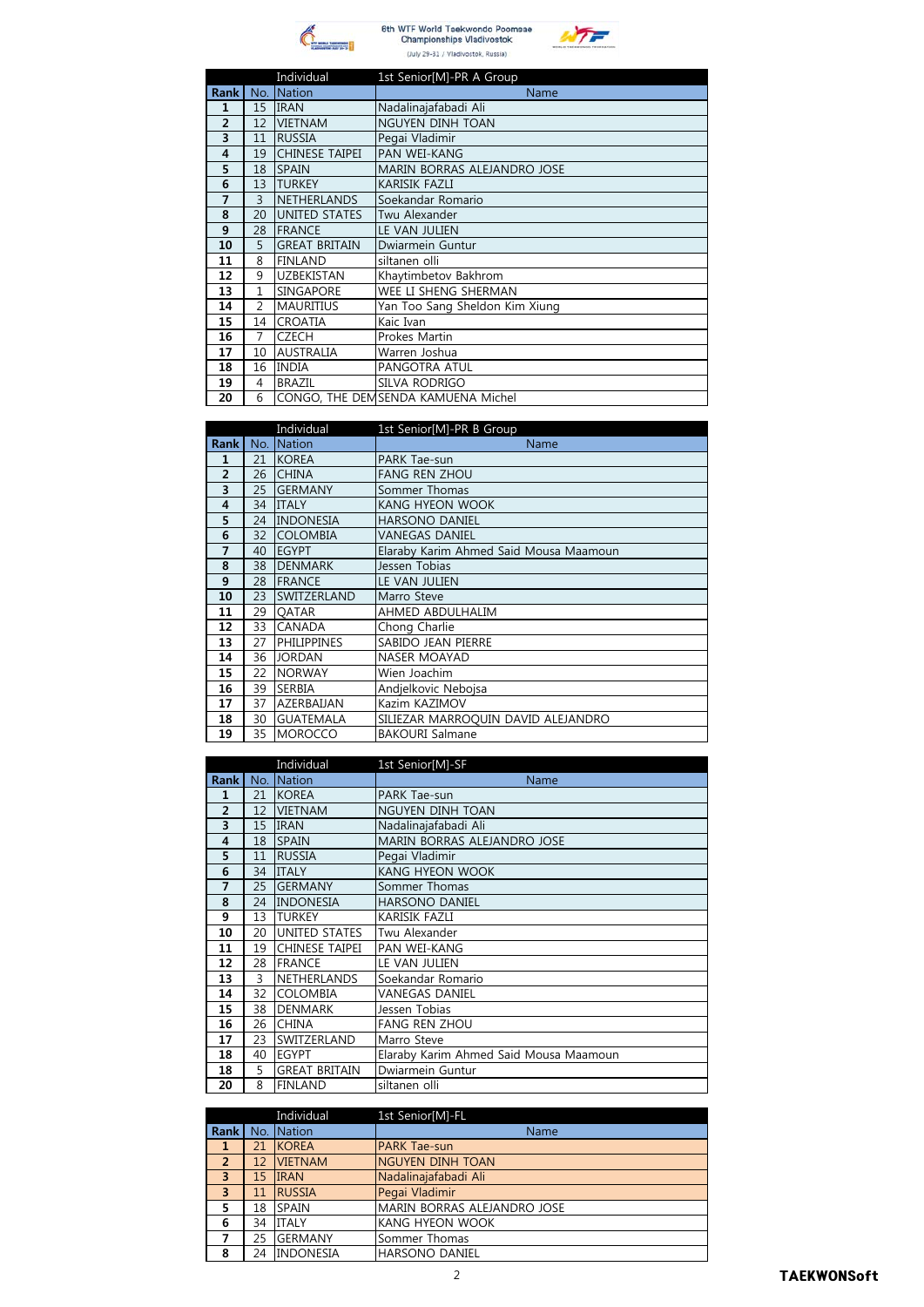



|                |                | Individual            | 2nd Senior[M]-PR A Group                    |
|----------------|----------------|-----------------------|---------------------------------------------|
| <b>Rank</b>    | No.            | <b>Nation</b>         | Name                                        |
| $\mathbf{1}$   | 15             | <b>GERMANY</b>        | <b>Ketteniss Marcus</b>                     |
| $\overline{2}$ | 6              | <b>IRAN</b>           | Hatami Mohammadtaghi                        |
| 3              | 10             | <b>CHINESE TAIPEI</b> | LIN HO-PIN                                  |
| 4              | 13             | <b>RUSSIA</b>         | Kim Alexander                               |
| 5              | 9              | <b>PORTUGAL</b>       | RAMOS SERGIO                                |
| 6              | 14             | <b>GREAT BRITAIN</b>  | Sau Chan                                    |
| 7              | $\overline{2}$ | <b>EGYPT</b>          | Metwalli Abd El Fattah Mohamed El Sayed     |
| 8              | 3              | <b>COLOMBIA</b>       | RODRIGUEZ LEANDRO                           |
| 9              | $\mathbf{1}$   | <b>FINLAND</b>        | Makinen jarkko.                             |
| 10             | 4              | <b>JORDAN</b>         | MOHA`D ALA`A                                |
| 11             | 8              | <b>BRAZIL</b>         | <b>MORCIANI FABIANO</b>                     |
| 12             | 5              | <b>OATAR</b>          | <b>LAZAM MANSOOR</b>                        |
| 13             | 7              |                       | CONGO, THE DEM BADIASHILE MUSONGELE Florida |

|                |     | Individual           | 2nd Senior[M]-PR B Group |
|----------------|-----|----------------------|--------------------------|
| <b>Rank</b>    | No. | <b>Nation</b>        | Name                     |
| 1              | 20  | <b>KOREA</b>         | LEE Jin-han              |
| $\overline{2}$ | 16  | <b>SPAIN</b>         | <b>JO LEE ALBERTO</b>    |
| 3              | 25  | <b>TURKEY</b>        | PEKCAN MEVLUT            |
| 4              | 29  | <b>CHINA</b>         | <b>FAN XIN MIN</b>       |
| 5              | 27  | <b>CANADA</b>        | Seo Hyun Seok            |
| 6              | 24  | <b>SWEDEN</b>        | Jansson David            |
| $\overline{7}$ | 22  | <b>DENMARK</b>       | Soerensen Kim Nedergaard |
| 8              | 26  | <b>SERBIA</b>        | Kuruca Branislav         |
| 9              | 17  | <b>PHILIPPINES</b>   | BORJAL GONZALO, JR.      |
| 10             | 18  | <b>UNITED STATES</b> | Chuang Daniel Bin Hua    |
| 11             | 28  | <b>NETHERLANDS</b>   | Janssen Robertus         |
| 12             | 19  | <b>AUSTRALIA</b>     | <b>Bryce Dale</b>        |
| 13             | 23  | AZERBAIJAN           | Etibar IBRAHIMOV         |

|                |                | Individual            | 2nd Senior[M]-SF                        |
|----------------|----------------|-----------------------|-----------------------------------------|
| <b>Rank</b>    | No.            | Nation                | Name                                    |
| 1              | 20             | <b>KOREA</b>          | LEE Jin-han                             |
| $\overline{2}$ | 3              | <b>COLOMBIA</b>       | RODRIGUEZ LEANDRO                       |
| 3              | 15             | <b>GERMANY</b>        | <b>Ketteniss Marcus</b>                 |
| 4              | 16             | <b>SPAIN</b>          | <b>JO LEE ALBERTO</b>                   |
| 5              | $\overline{2}$ | <b>EGYPT</b>          | Metwalli Abd El Fattah Mohamed El Sayed |
| 6              | 6              | <b>IRAN</b>           | Hatami Mohammadtaghi                    |
| 7              | 25             | <b>TURKEY</b>         | PEKCAN MEVLUT                           |
| 8              | 10             | <b>CHINESE TAIPEI</b> | LIN HO-PIN                              |
| 9              | 22             | <b>DENMARK</b>        | Soerensen Kim Nedergaard                |
| 10             | 9              | <b>PORTUGAL</b>       | RAMOS SERGIO                            |
| 11             | 29             | <b>CHINA</b>          | <b>FAN XIN MIN</b>                      |
| 12             | 13             | <b>RUSSIA</b>         | Kim Alexander                           |
| 13             | 14             | <b>GREAT BRITAIN</b>  | Sau Chan                                |
| 14             | 24             | SWEDEN                | Jansson David                           |
| 15             | 26             | <b>SERBIA</b>         | Kuruca Branislav                        |
| 16             | 27             | <b>CANADA</b>         | Seo Hyun Seok                           |

|                |    | Individual            | 2nd Senior[M]-FL                        |
|----------------|----|-----------------------|-----------------------------------------|
| Rank           |    | No. Nation            | Name                                    |
| 1              | 20 | <b>KOREA</b>          | LEE Jin-han                             |
| $\overline{2}$ | 6  | <b>IRAN</b>           | Hatami Mohammadtaghi                    |
| $\overline{3}$ | 25 | <b>TURKEY</b>         | <b>PEKCAN MEVLUT</b>                    |
| $\overline{3}$ | 15 | GERMANY(R.M)          | <b>Ketteniss Marcus</b>                 |
| 3              | 16 | <b>SPAIN</b>          | <b>JO LEE ALBERTO</b>                   |
| 6              | 10 | <b>CHINESE TAIPEI</b> | LIN HO-PIN                              |
| 7              | 3  | <b>COLOMBIA</b>       | RODRIGUEZ LEANDRO                       |
| 8              | 2  | <b>EGYPT</b>          | Metwalli Abd El Fattah Mohamed El Sayed |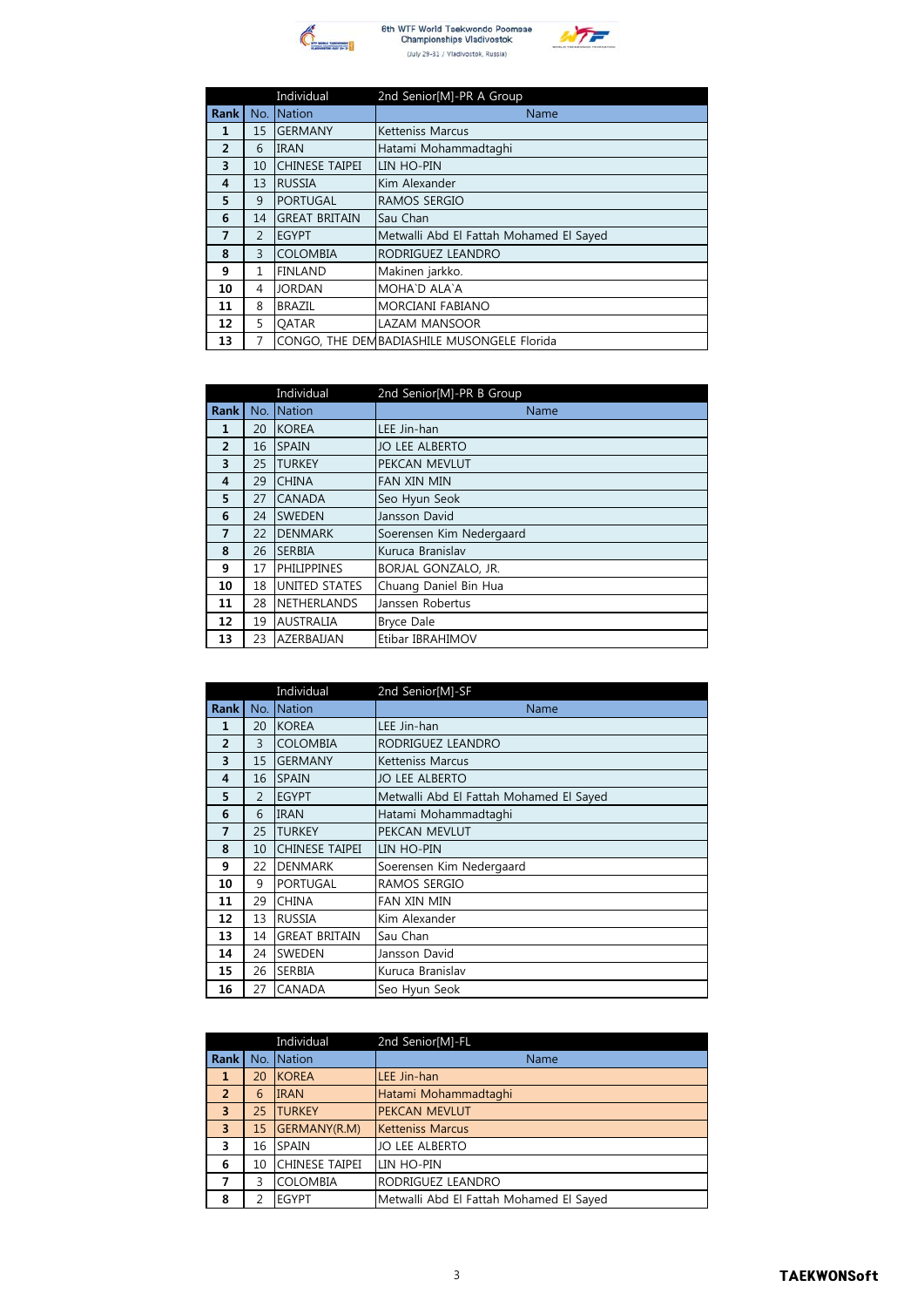





|             |                | Individual            | 1st Master[M]-Pre A Group           |
|-------------|----------------|-----------------------|-------------------------------------|
| <b>Rank</b> | No.            | <b>Nation</b>         | Name                                |
| 1           | 11             | <b>RUSSIA</b>         | Rodin Mikhail                       |
| 2           | 9              | <b>TURKEY</b>         | YILMAZ MUSTAFA                      |
| 3           | 12             | <b>ITALY</b>          | NOTARO ANDREA                       |
| 4           | 14             | <b>JORDAN</b>         | <b>AHMAD SALEH</b>                  |
| 5           | 13             | <b>IRAN</b>           | Zahedi Haghighi Gilani Seyed Hassan |
| 6           | 3              | <b>CHINESE TAIPEI</b> | LU CHUAN-TSUNG                      |
| 7           | 7              | <b>BRAZIL</b>         | RIBEIRO RENATO                      |
| 8           | 10             | <b>CHINA</b>          | HUANG JING SHENG                    |
| 9           | $\overline{2}$ | <b>MOROCCO</b>        | <b>ELHAYEK Abdeslam</b>             |
| 10          | 1              | <b>SINGAPORE</b>      | <b>TAN CHENG HUI</b>                |
| 11          | 5              | <b>MADAGASCAR</b>     | RANDRIAMIANDRISOA Nicolas           |
| 12          | 4              | <b>FINLAND</b>        | halonen marko                       |
| 13          | 8              | <b>AUSTRALIA</b>      | Boag Stephen                        |

|                |     | Individual           | 1st Master[M]-Pre B Group          |
|----------------|-----|----------------------|------------------------------------|
| <b>Rank</b>    | No. | <b>Nation</b>        | Name                               |
| 1              | 20  | <b>DENMARK</b>       | Dang Ky-Tu Dihn                    |
| $\overline{2}$ | 15  | <b>KOREA</b>         | EUM Jae-young                      |
| 3              | 17  | <b>EGYPT</b>         | Shahat Yehia Abdelhamid Abdelsamie |
| 4              | 18  | <b>COLOMBIA</b>      | SALAZAR CARLOS MARIO               |
| 5              | 25  | <b>NETHERLANDS</b>   | Alavi Mir Ataoddin                 |
| 6              | 21  | <b>GREAT BRITAIN</b> | Dildar Yousuf                      |
| $\overline{7}$ | 24  | <b>SERBIA</b>        | Todorovic Bojan                    |
| 8              | 19  | <b>UNITED STATES</b> | Turgeon David                      |
| 9              | 16  | <b>SWEDEN</b>        | Rylander Ulf                       |
| 10             | 27  | CANADA               | Kazemi Mohsen                      |
| 11             | 28  | <b>PHILIPPINES</b>   | <b>GALING EDRICK JHANEY</b>        |
| 12             | 23  | <b>MAURITIUS</b>     | Ramful Pharai                      |
| 13             | 26  | <b>INDIA</b>         | <b>TIRKEY LALIT</b>                |

|                |     | Individual            | 1st Master[M]-SF                    |
|----------------|-----|-----------------------|-------------------------------------|
| <b>Rank</b>    | No. | <b>Nation</b>         | Name                                |
| 1              | 15  | <b>KOREA</b>          | EUM Jae-young                       |
| $\overline{2}$ | 9   | <b>TURKEY</b>         | YILMAZ MUSTAFA                      |
| 3              | 11  | <b>RUSSIA</b>         | Rodin Mikhail                       |
| 4              | 12  | <b>ITALY</b>          | NOTARO ANDREA                       |
| 5              | 20  | <b>DENMARK</b>        | Dang Ky-Tu Dihn                     |
| 6              | 3   | <b>CHINESE TAIPEI</b> | LU CHUAN-TSUNG                      |
| 7              | 13  | <b>IRAN</b>           | Zahedi Haghighi Gilani Seyed Hassan |
| 8              | 25  | <b>NETHERLANDS</b>    | Alavi Mir Ataoddin                  |
| 9              | 17  | <b>EGYPT</b>          | Shahat Yehia Abdelhamid Abdelsamie  |
| 10             | 14  | <b>JORDAN</b>         | AHMAD SALEH                         |
| 11             | 7   | <b>BRAZIL</b>         | RIBEIRO RENATO                      |
| 12             | 18  | <b>COLOMBIA</b>       | SALAZAR CARLOS MARIO                |
| 13             | 21  | <b>GREAT BRITAIN</b>  | Dildar Yousuf                       |
| 14             | 24  | <b>SERBIA</b>         | Todorovic Bojan                     |

|                   |    | Individual            | 1st Master[M]-FL                    |
|-------------------|----|-----------------------|-------------------------------------|
| Rank <sup>1</sup> |    | No. Nation            | Name                                |
| 1                 | 15 | <b>KOREA</b>          | <b>EUM Jae-young</b>                |
| $\overline{2}$    | 20 | <b>DENMARK</b>        | Dang Ky-Tu Dihn                     |
| 3                 | 9  | <b>TURKEY</b>         | YILMAZ MUSTAFA                      |
| 3                 | 3  | <b>CHINESE TAIPEI</b> | <b>LU CHUAN-TSUNG</b>               |
| 5                 | 13 | <b>IRAN</b>           | Zahedi Haghighi Gilani Seyed Hassan |
| 6                 | 12 | <b>ITALY</b>          | NOTARO ANDREA                       |
| 7                 | 11 | <b>RUSSIA</b>         | Rodin Mikhail                       |
| 8                 | 25 | <b>NETHERLANDS</b>    | Alavi Mir Ataoddin                  |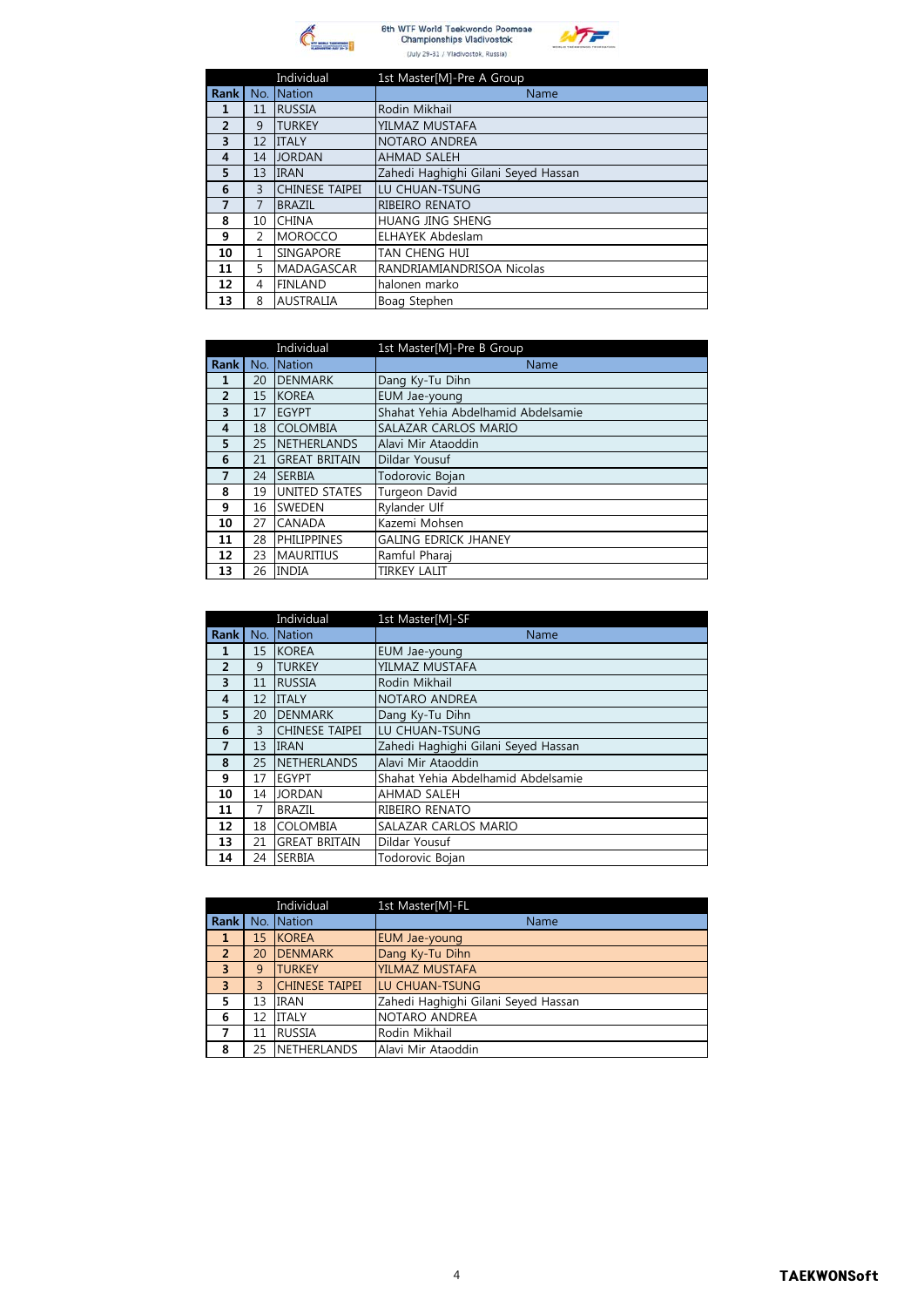



|                |                | Individual            | 2nd Master[M]-SF              |
|----------------|----------------|-----------------------|-------------------------------|
| <b>Rank</b>    | No.            | Nation                | Name                          |
| 1              | 3              | <b>KOREA</b>          | LIM Byoung-young              |
| $\overline{2}$ | 13             | <b>UNITED STATES</b>  | Ubiadas Reginald Sison        |
| 3              | 15             | <b>CHINESE TAIPEI</b> | CHEN SHUANG-HSIA              |
| 4              | 14             | <b>RUSSIA</b>         | Evdokimov Valeriy             |
| 5              | 12             | <b>MAURITIUS</b>      | Yan Too Sang Andre Sylvestre  |
| 6              | $\mathbf{1}$   | <b>IRAN</b>           | Torkashvand Hadi              |
| 7              | 16             | <b>MOROCCO</b>        | <b>ELARKOUBI Driss</b>        |
| 8              | 9              | <b>GREAT BRITAIN</b>  | Pourtaheri Ali                |
| 9              | 17             | <b>VIETNAM</b>        | TRAN MINH TRI                 |
| 10             | 6              | <b>AUSTRALIA</b>      | Atkinson David                |
| 11             | 19             | <b>NETHERLANDS</b>    | Smit Martin                   |
| 12             | 11             | <b>EGYPT</b>          | Ghoniem Ahmed Soliman Soliman |
| 13             | 18             | <b>FRANCE</b>         | <b>BOUR JEAN MARIE</b>        |
| 13             | 10             | <b>ISRAEL</b>         | <b>BAYGAN ARIEH</b>           |
| 15             | 4              | <b>TURKEY</b>         | SANAL AHMET                   |
| 16             | 5              | <b>PHILIPPINES</b>    | LACSAMANA JOEL                |
| 17             | $\overline{2}$ | CANADA                | Tu Hiem                       |

|                         |     | Individual            | 2nd Master[M]-FL             |
|-------------------------|-----|-----------------------|------------------------------|
| Rank                    | No. | Nation                | <b>Name</b>                  |
| 1                       | 3   | <b>KOREA</b>          | LIM Byoung-young             |
| $\overline{2}$          | 1   | <b>IRAN</b>           | <b>Torkashvand Hadi</b>      |
| $\overline{\mathbf{3}}$ | 15  | <b>CHINESE TAIPEI</b> | <b>CHEN SHUANG-HSIA</b>      |
| $\overline{3}$          | 14  | <b>RUSSIA</b>         | <b>Evdokimov Valeriy</b>     |
| 5                       | 13  | <b>UNITED STATES</b>  | Ubiadas Reginald Sison       |
| 6                       | 16  | <b>MOROCCO</b>        | <b>ELARKOUBI Driss</b>       |
| 7                       | 9   | <b>GREAT BRITAIN</b>  | Pourtaheri Ali               |
| 8                       | 12  | <b>MAURITIUS</b>      | Yan Too Sang Andre Sylvestre |

|                |                | Individual           | 3rd Master[M]-SF      |
|----------------|----------------|----------------------|-----------------------|
| <b>Rank</b>    | No.            | <b>Nation</b>        | <b>Name</b>           |
| 1              | 8              | <b>TURKEY</b>        | YALCINKAYA GALIP ZIYA |
| $\overline{2}$ | 12             | <b>KOREA</b>         | PARK Kwang-il         |
| 3              | 5              | <b>GREAT BRITAIN</b> | Shin Tongwan          |
| 4              | 9              | <b>NETHERLANDS</b>   | <b>Wolffs Peter</b>   |
| 5              | 1              | <b>COLOMBIA</b>      | POSADA OSCAR          |
| 6              | 6              | UNITED STATES        | Vo Thomas             |
| $\overline{7}$ | 3              | <b>FRANCE</b>        | LEE MOON HO           |
| 8              | $\overline{2}$ | <b>AUSTRALIA</b>     | Wood Russell          |
| 9              | 7              | <b>UZBEKISTAN</b>    | Hadjimetov Rahim      |
| 10             | 4              | CHINESE TAIPEI       | YEH HUAN-KUEI         |
| 11             | 10             | CANADA               | Rennie James          |
| 12             | 11             | <b>RUSSIA</b>        | Kogay Fedor           |

|                |     | Individual           | 3rd Master[M]-FL      |
|----------------|-----|----------------------|-----------------------|
| Rank           | No. | Nation               | Name                  |
| 1              | 5   | <b>GREAT BRITAIN</b> | Shin Tongwan          |
| $\overline{2}$ | 12  | <b>KOREA</b>         | PARK Kwang-il         |
| 3              | 9   | <b>NETHERLANDS</b>   | <b>Wolffs Peter</b>   |
| 3              |     | <b>COLOMBIA</b>      | POSADA OSCAR          |
| 5              | 8   | <b>TURKEY</b>        | YALCINKAYA GALIP ZIYA |
| 6              | 2   | <b>AUSTRALIA</b>     | Wood Russell          |
| 7              | 3   | <b>FRANCE</b>        | LEE MOON HO           |
| 8              | 6   | UNITED STATES        | Vo Thomas             |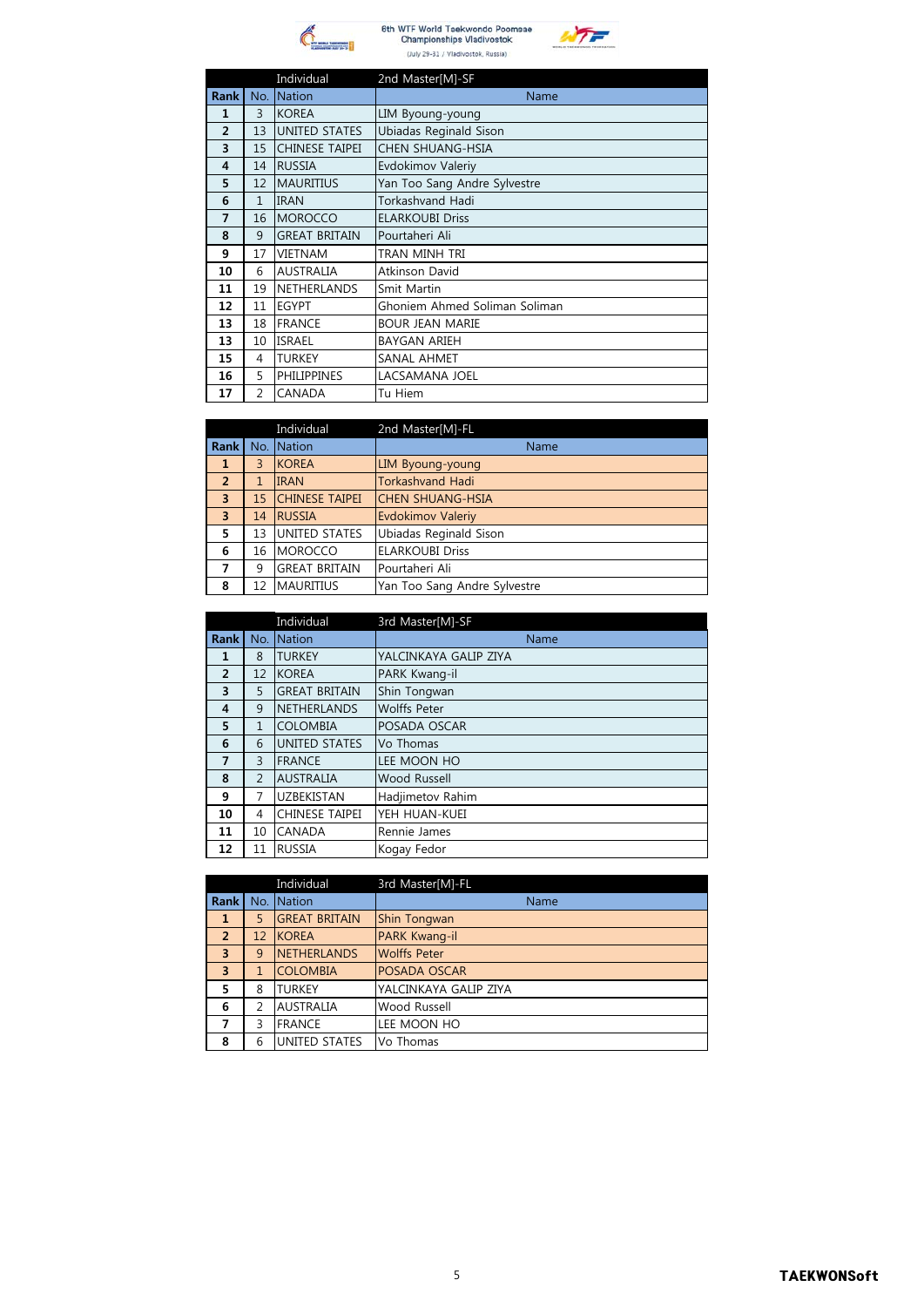



|                |                | Individual            | Junior[F]-Pre A Group               |
|----------------|----------------|-----------------------|-------------------------------------|
| <b>Rank</b>    |                | No. Nation            | Name                                |
| $\mathbf{1}$   | 11             | <b>VIETNAM</b>        | NGO THI THUY DUNG                   |
| $\overline{2}$ | 9              | <b>CHINESE TAIPEI</b> | <b>LEE YING-HSIAN</b>               |
| 3              | $\mathbf{1}$   | <b>RUSSIA</b>         | Arkhipova Julija                    |
| 4              | 14             | UNITED STATES         | Kim Stephany                        |
| 5              | $\overline{2}$ | <b>IRAN</b>           | Gilsamaei Negin                     |
| 6              | 12             | <b>GREAT BRITAIN</b>  | Craven Sydney                       |
| $\overline{7}$ | 13             | <b>INDONESIA</b>      | SANTOSO DOMAS                       |
| 8              | 8              | <b>SPAIN</b>          | DONCEL BARCENILLA LEIRE             |
| 9              | 5              | <b>EGYPT</b>          | Rashwan Bassant Essam Yehia Mahmoud |
| 10             | 6              | CANADA                | Cho Hyun Young                      |
| 11             | 10             | <b>JORDAN</b>         | EL GREIR HALA                       |
| 12             | 3              | <b>FRANCE</b>         | LE PHAN CAROLINE                    |
| 13             | 4              | <b>DENMARK</b>        | Sejersgaard-Jacobsen Michelle       |
| 14             | 7              | IsleofMan             | Meads Kathryn                       |

|                |     | Individual         | Junior[F]-Pre B Group      |
|----------------|-----|--------------------|----------------------------|
| <b>Rank</b>    | No. | Nation             | Name                       |
| 1              | 18  | <b>KOREA</b>       | CHO Sung-yae               |
| $\overline{2}$ | 19  | <b>TURKEY</b>      | YILMAZ ELIF AYBUKE         |
| 3              | 16  | <b>CHINA</b>       | YAO JING JING              |
| 4              | 21  | <b>THAILAND</b>    | Kiatatchawachai Katesara   |
| 5              | 22  | <b>PHILIPPINES</b> | SIA SHANEEN CHED           |
| 6              | 27  | <b>ITALY</b>       | <b>BLUNDO ELENA</b>        |
| $\overline{7}$ | 15  | <b>SERBIA</b>      | Petkovic Nina              |
| 8              | 23  | <b>CZECH</b>       | Vu Hana                    |
| 9              | 26  | <b>UZBEKISTAN</b>  | Shermukhamedova Nodirakhon |
| 10             | 25  | <b>FINLAND</b>     | Hautasuo Noora             |
| 11             | 20  | <b>BRAZIL</b>      | <b>TOMITA ERIKA</b>        |
| 12             | 28  | <b>AUSTRALIA</b>   | Hinds Grace                |

|                |                | Individual           | Junior[F]-SF             |
|----------------|----------------|----------------------|--------------------------|
| Rank I         | No.            | <b>Nation</b>        | Name                     |
| 1              | 18             | <b>KOREA</b>         | CHO Sung-yae             |
| $\overline{2}$ | $\mathbf{1}$   | <b>RUSSIA</b>        | Arkhipova Juliia         |
| 3              | 16             | <b>CHINA</b>         | YAO JING JING            |
| 4              | 11             | <b>VIETNAM</b>       | NGO THI THUY DUNG        |
| 5              | $\overline{2}$ | <b>IRAN</b>          | Gilsamaei Negin          |
| 6              | 19             | <b>TURKEY</b>        | YILMAZ ELIF AYBUKE       |
| $\overline{7}$ | 9              | CHINESE TAIPEI       | <b>LEE YING-HSIAN</b>    |
| 8              | 14             | <b>UNITED STATES</b> | Kim Stephany             |
| 9              | 21             | THAILAND             | Kiatatchawachai Katesara |
| 10             | 27             | <b>ITALY</b>         | <b>BLUNDO ELENA</b>      |
| 11             | 12             | <b>GREAT BRITAIN</b> | Craven Sydney            |
| 12             | 22             | <b>PHILIPPINES</b>   | SIA SHANEEN CHED         |
| 13             | 13             | <b>INDONESIA</b>     | SANTOSO DOMAS            |
| 14             | 15             | <b>SERBIA</b>        | Petkovic Nina            |

|                |               | Individual            | Junior[F]-FL          |
|----------------|---------------|-----------------------|-----------------------|
| Rank           |               | No. Nation            | <b>Name</b>           |
| $\mathbf{1}$   | 18            | <b>KOREA</b>          | CHO Sung-yae          |
| $\overline{2}$ | 11            | <b>VIETNAM</b>        | NGO THI THUY DUNG     |
| $\overline{3}$ | 9             | <b>CHINESE TAIPEI</b> | <b>LEE YING-HSIAN</b> |
| $\overline{3}$ | $\mathcal{P}$ | <b>IRAN</b>           | Gilsamaei Negin       |
| 5              | 19            | <b>TURKEY</b>         | YILMAZ ELIF AYBUKE    |
| 5              | 16            | <b>CHINA</b>          | YAO JING JING         |
| 7              | 1             | <b>RUSSIA</b>         | Arkhipova Juliia      |
| 8              | 14            | <b>UNITED STATES</b>  | Kim Stephany          |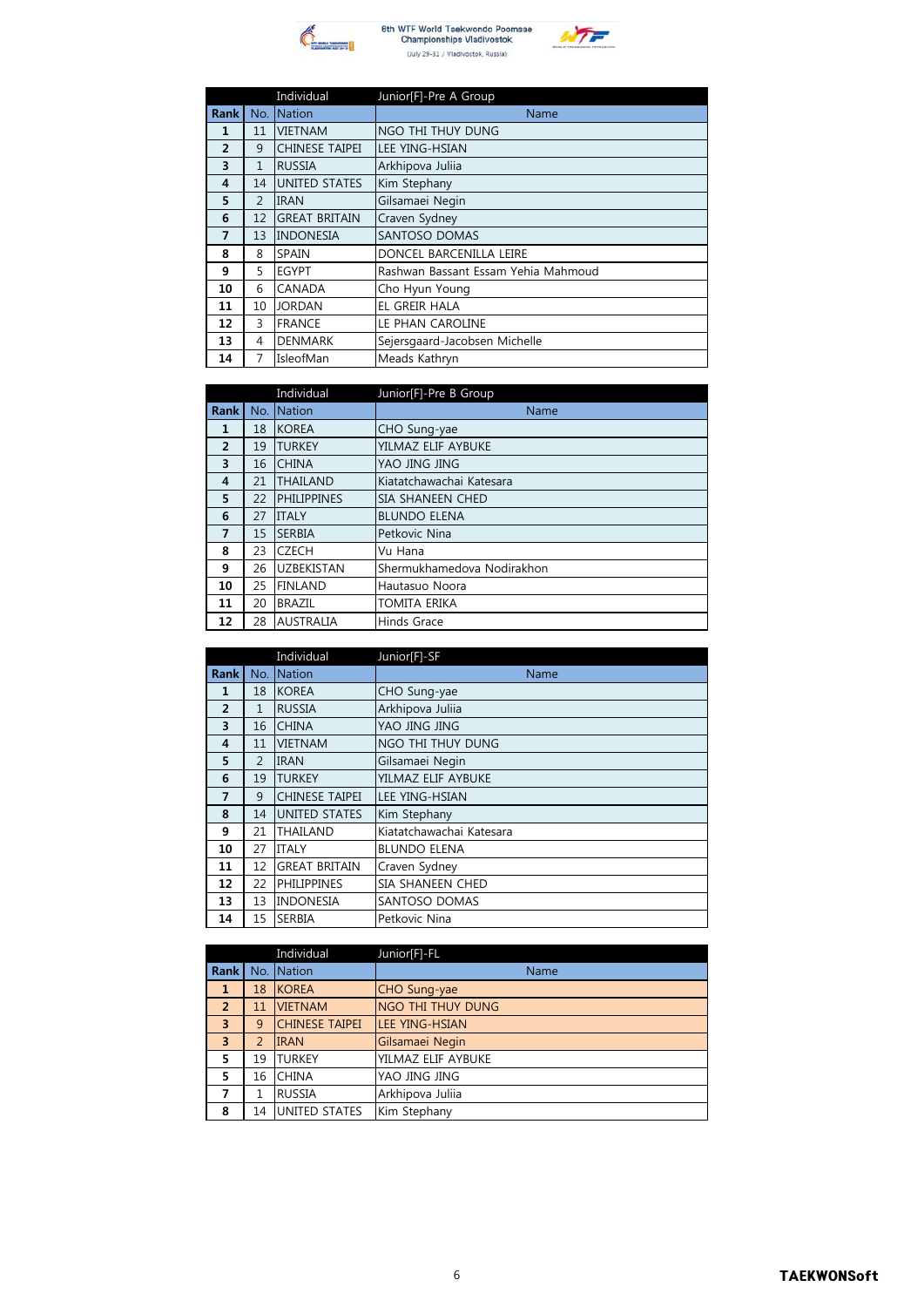



|                |                | Individual            | 1st Senior[F]-PR A Group              |
|----------------|----------------|-----------------------|---------------------------------------|
| <b>Rank</b>    | No.            | Nation                | Name                                  |
| 1              | 1              | <b>KOREA</b>          | KANG Su-ji                            |
| $\overline{2}$ | 16             | <b>VIETNAM</b>        | NGUYEN THI LE KIM                     |
| 3              | 14             | <b>CHINESE TAIPEI</b> | <b>TSAI YU-SHU</b>                    |
| $\overline{4}$ | $\overline{4}$ | <b>THAILAND</b>       | Tanakitcharoenpat Pich-chapha         |
| 5              | 8              | <b>RUSSIA</b>         | Kim Victoria                          |
| 6              | 13             | <b>SINGAPORE</b>      | LIM SOON YI JOYCE                     |
| 7              | 7              | <b>TURKEY</b>         | <b>KIM RABIA</b>                      |
| 8              | 6              | <b>FRANCE</b>         | PARROCHE KATIA                        |
| 9              | 10             | <b>INDONESIA</b>      | DRANINGRATI LESSITRA                  |
| 10             | 15             | <b>NETHERLANDS</b>    | van der Vhee Louise                   |
| 11             | $\mathcal{P}$  | <b>EGYPT</b>          | Ammar Rohanda Mohamed Elsaeed Mohamed |
| 12             | 11             | <b>ITALY</b>          | <b>DANTONI DENISE</b>                 |
| 13             | 5.             | <b>NORWAY</b>         | <b>Bansal Nina</b>                    |
| 14             | 12             | <b>GREAT BRITAIN</b>  | Parkins Taylor                        |
| 15             | 3              | AZERBAIJAN            | Khayala MAMMADOVA                     |

|                |     | Individual           | 1st Senior[F]-PR B Group                |
|----------------|-----|----------------------|-----------------------------------------|
| <b>Rank</b>    | No. | <b>Nation</b>        | Name                                    |
| 1              | 25  | <b>SPAIN</b>         | KIM KIM LAURA                           |
| 2              | 21  | <b>GERMANY</b>       | Beaujean Claudia                        |
| 3              | 30  | <b>DENMARK</b>       | Dalsten Henriette                       |
| 4              | 22  | <b>IRAN</b>          | Nastaran Maleki                         |
| 5              | 23  | <b>UNITED STATES</b> | Chen Rene Ran                           |
| 6              | 17  | <b>FINLAND</b>       | Narhi Roosa                             |
| $\overline{7}$ | 29  | <b>CANADA</b>        | Chow Kavla                              |
| 8              | 28  | <b>PHILIPPINES</b>   | ORTEGA RANI ANN                         |
| 9              | 19  | <b>PORTUGAL</b>      | <b>COSTAL TATIANA</b>                   |
| 10             | 20  | <b>CHINA</b>         | <b>OUAN XUE YAN</b>                     |
| 11             | 31  | <b>AUSTRALIA</b>     | Moro Jessica                            |
| 12             | 27  | <b>COLOMBIA</b>      | <b>VASQUEZ ARELIS</b>                   |
| 13             | 24  | <b>JORDAN</b>        | <b>JURF FARAH</b>                       |
| 14             | 18  |                      | CONGO, THE DEMBOLILI MIAMBANZILA Parker |

|                |                | Individual           | 1st Senior[F]-SF              |
|----------------|----------------|----------------------|-------------------------------|
| <b>Rank</b>    | No.            | Nation               | Name                          |
| 1              | $\mathbf{1}$   | <b>KOREA</b>         | KANG Su-ji                    |
| $\overline{2}$ | 16             | <b>VIETNAM</b>       | NGUYEN THI LE KIM             |
| 3              | $\overline{4}$ | <b>THAILAND</b>      | Tanakitcharoenpat Pich-chapha |
| $\overline{4}$ | 22             | <b>IRAN</b>          | Nastaran Maleki               |
| 5              | $\overline{7}$ | <b>TURKEY</b>        | <b>KIM RABIA</b>              |
| 6              | 8              | <b>RUSSIA</b>        | Kim Victoria                  |
| 7              | 25             | <b>SPAIN</b>         | KIM KIM LAURA                 |
| 8              | 17             | <b>FINLAND</b>       | Narhi Roosa                   |
| 9              | 23             | <b>UNITED STATES</b> | Chen Rene Ran                 |
| 10             | 28             | <b>PHILIPPINES</b>   | ORTEGA RANI ANN               |
| 11             | 14             | CHINESE TAIPEI       | TSAI YU-SHU                   |
| 12             | 21             | <b>GERMANY</b>       | Beaujean Claudia              |
| 13             | 6              | <b>FRANCE</b>        | PARROCHE KATIA                |
| 14             | 30             | <b>DENMARK</b>       | Dalsten Henriette             |
| 15             | 13             | SINGAPORE            | LIM SOON YI JOYCE             |
| 16             | 29             | CANADA               | Chow Kayla                    |

|                         |    | Individual      | 1st Senior[F]-FL              |
|-------------------------|----|-----------------|-------------------------------|
| Rank                    |    | No. Nation      | Name                          |
| 1                       | 1  | <b>KOREA</b>    | KANG Su-ji                    |
| $\overline{2}$          | 16 | <b>VIETNAM</b>  | NGUYEN THI LE KIM             |
| $\overline{\mathbf{3}}$ | 4  | <b>THAILAND</b> | Tanakitcharoenpat Pich-chapha |
| $\overline{3}$          | 25 | <b>SPAIN</b>    | <b>KIM KIM LAURA</b>          |
| 5                       | 8  | <b>RUSSIA</b>   | Kim Victoria                  |
| 6                       |    | TURKEY          | <b>KIM RABIA</b>              |
| 7                       | 22 | <b>IRAN</b>     | Nastaran Maleki               |
| 8                       | 17 | <b>FINLAND</b>  | Narhi Roosa                   |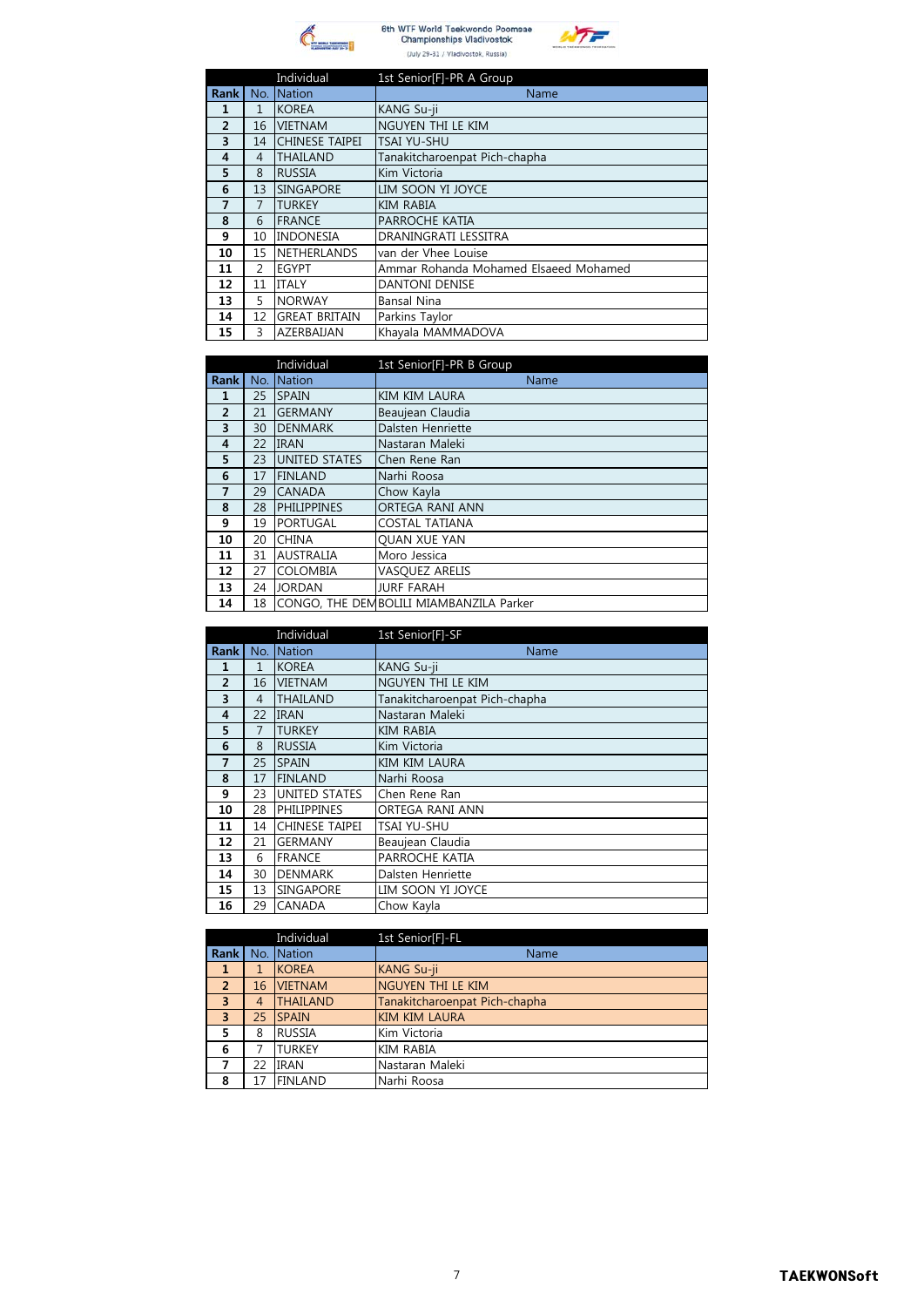



|                |    | Individual            | 2nd Senior[F]-PR A Group |
|----------------|----|-----------------------|--------------------------|
| <b>Rank</b>    |    | No. Nation            | Name                     |
| 1              | 13 | <b>KOREA</b>          | LEE Suk-kyung            |
| $\overline{2}$ | 16 | <b>VIETNAM</b>        | NGUYEN THI HUYEN DIEU    |
| 3              | 23 | <b>UNITED STATES</b>  | Kim Young-A Claire       |
| 4              | 17 | <b>GERMANY</b>        | Ketteniss Nicole         |
| 5              | 19 | <b>CHINESE TAIPEI</b> | <b>WU CHI-LIN</b>        |
| 6              | 21 | <b>MEXICO</b>         | SANTAMARIA MARIN NOHEMI  |
| 7              | 20 | <b>CHINA</b>          | CHEN JIE                 |
| 8              | 14 | <b>TURKEY</b>         | <b>ALTUN NESIME</b>      |
| 9              | 15 | <b>IRAN</b>           | Moradi Talat             |
| 10             | 22 | <b>JORDAN</b>         | <b>ISMAIL AMAL</b>       |

|                |     | Individual           | 2nd Senior[F]-PR B Group                |
|----------------|-----|----------------------|-----------------------------------------|
| <b>Rank</b>    | No. | Nation               | Name                                    |
| 1              |     | <b>SPAIN</b>         | CALDERON MARTINEZ CELIA                 |
| $\overline{2}$ | 1   | <b>RUSSIA</b>        | Kolgan Yulia                            |
| 3              | 2   | <b>COLOMBIA</b>      | AGUDELO OLGA                            |
| 4              | 6   | <b>FINLAND</b>       | Lindgren Inna                           |
| 5              | 10  | <b>GREAT BRITAIN</b> | Jeffrey Lyndzie                         |
| 6              | 12  | <b>AZERBAUAN</b>     | Gunay ZEYNALOVA                         |
| 7              | 11  | <b>CANADA</b>        | Makarenko Tania                         |
| 8              | 3   | <b>EGYPT</b>         | Abdel tawab Amany Abdel Fattah Mohammed |
| 9              | 8   | <b>UZBEKISTAN</b>    | Pak Lyudmila                            |
| 10             | 9   | <b>BRAZIL</b>        | YASUDA MARCIA                           |
| 11             | 5   | <b>INDIA</b>         | LUIS ELIZABETH FLORA                    |

|                 | Individual               | 2nd Senior[F]-SF        |
|-----------------|--------------------------|-------------------------|
| Rank            | No. Nation               | Name                    |
| 1               | 13 KOREA                 | LEE Suk-kyung           |
| $\overline{2}$  | 17 GERMANY               | Ketteniss Nicole        |
| 3               | 16 VIETNAM               | NGUYEN THI HUYEN DIEU   |
| 4               | 7 SPAIN                  | CALDERON MARTINEZ CELIA |
| 5               | 23 UNITED STATES         | Kim Young-A Claire      |
| 6               | 1 RUSSIA                 | Kolgan Yulia            |
| 7               | <b>19 CHINESE TAIPEI</b> | <b>WU CHI-LIN</b>       |
| 8               | 21 MEXICO                | SANTAMARIA MARIN NOHEMI |
| 9               | 2 COLOMBIA               | AGUDELO OLGA            |
| 10 <sup>1</sup> | 6 FINLAND                | Lindgren Inna           |
| 11              | 10 GREAT BRITAIN         | Jeffrey Lyndzie         |
| 12              | 12 AZERBAUAN             | Gunay ZEYNALOVA         |

|                         |    | Individual            | 2nd Senior[F]-FL        |
|-------------------------|----|-----------------------|-------------------------|
| Rank                    |    | No. Nation            | Name                    |
| -1                      | 13 | <b>KOREA</b>          | LEE Suk-kyung           |
| $\overline{2}$          | 17 | <b>GERMANY</b>        | <b>Ketteniss Nicole</b> |
| $\overline{3}$          | 16 | <b>VIETNAM</b>        | NGUYEN THI HUYEN DIEU   |
| $\overline{\mathbf{3}}$ | 19 | <b>CHINESE TAIPEI</b> | <b>WU CHI-LIN</b>       |
| 5                       |    | <b>SPAIN</b>          | CALDERON MARTINEZ CELIA |
| 6                       |    | <b>RUSSIA</b>         | Kolgan Yulia            |
| 7                       | 21 | <b>MEXICO</b>         | SANTAMARIA MARIN NOHEMI |
| 8                       | 23 | <b>UNITED STATES</b>  | Kim Young-A Claire      |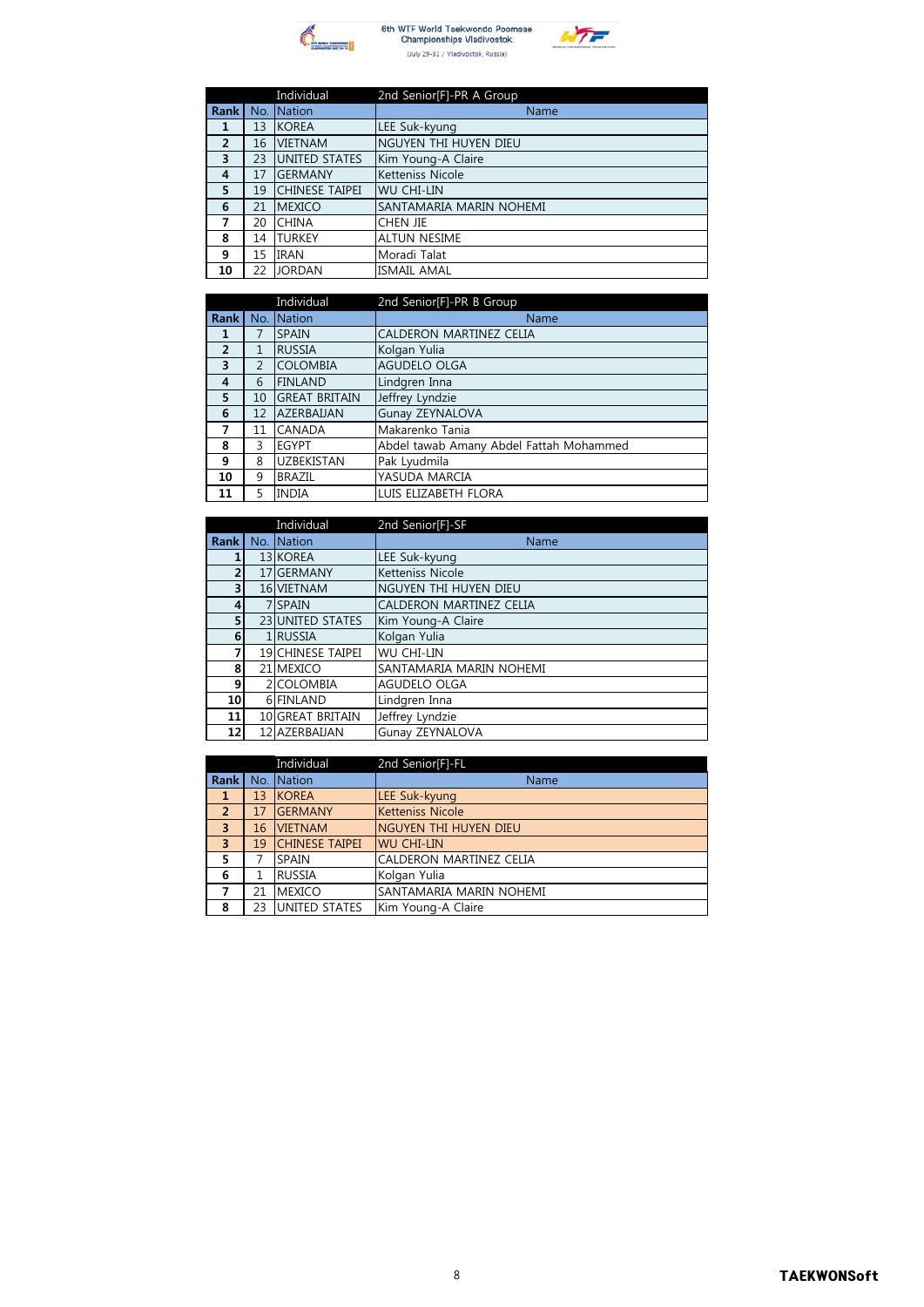



|                |                | Individual           | 1st Master[F]-SF          |
|----------------|----------------|----------------------|---------------------------|
| <b>Rank</b>    |                | No. Nation           | Name                      |
| 1              | 6              | <b>KOREA</b>         | SEO Yeong-ae              |
| $\overline{2}$ | 5              | <b>GERMANY</b>       | Turner Imke               |
| 3              | 3              | CHINESE TAIPEI       | <b>CHANG HAN-WEN</b>      |
| 4              | 13             | <b>IRAN</b>          | Asadi Badri               |
| 5              | 11             | <b>TURKEY</b>        | <b>SARI GAMZE</b>         |
| 6              | 4              | <b>SPAIN</b>         | UBERO ALCANIZ YOLANDA     |
| $\overline{7}$ | 10             | <b>ITALY</b>         | CHIAPPELLI MARIA GIOVANNA |
| 8              | $\mathbf{1}$   | <b>RUSSIA</b>        | Vafina Khalida            |
| 9              | 12             | <b>GREAT BRITAIN</b> | <b>Bailey Angela</b>      |
| 10             | 9              | <b>AUSTRALIA</b>     | Hartnett Carmela          |
| 11             | $\overline{7}$ | <b>MEXICO</b>        | AURA TREVINO UGARTE       |
| 12             | 2              | <b>SINGAPORE</b>     | <b>WONG LIANG MING</b>    |
| 13             | 8              | UNITED STATES        | Doolittle Thu             |
| 14             | 14             | <b>FINLAND</b>       | Anghelescu-Hakala Adina   |
| 15             | 15             | <b>CANADA</b>        | Truong Lien               |

|                         |     | Individual            | 1st Master[F]-FL             |
|-------------------------|-----|-----------------------|------------------------------|
| <b>Rank</b>             | No. | <b>Nation</b>         | Name                         |
| 1                       | 3   | <b>CHINESE TAIPEI</b> | <b>CHANG HAN-WEN</b>         |
| $\overline{2}$          | 5   | <b>GERMANY</b>        | <b>Turner Imke</b>           |
| $\overline{\mathbf{3}}$ | 4   | <b>SPAIN</b>          | <b>UBERO ALCANIZ YOLANDA</b> |
| $\overline{\mathbf{3}}$ |     | <b>RUSSIA</b>         | Vafina Khalida               |
| 5                       | 6   | <b>KOREA</b>          | SEO Yeong-ae                 |
| 6                       | 13  | <b>IRAN</b>           | Asadi Badri                  |
| 7                       | 10  | <b>ITALY</b>          | CHIAPPELLI MARIA GIOVANNA    |
| 8                       | 11  | <b>TURKEY</b>         | SARI GAMZE                   |

|                         |                | Individual           | 2nd Master[F]-SF                        |
|-------------------------|----------------|----------------------|-----------------------------------------|
| <b>Rank</b>             | No.            | <b>Nation</b>        | Name                                    |
| $\mathbf{1}$            | 8              | <b>MEXICO</b>        | MARTINEZ DE RODRIGUEZ PATRICIA CAROLINA |
| $\overline{2}$          | 9              | CHINESE TAIPEI       | <b>TSENG JUI-HSIANG</b>                 |
| $\overline{\mathbf{3}}$ | 5              | <b>RUSSIA</b>        | Volkova Natalia                         |
| $\overline{4}$          | $\overline{2}$ | <b>BELGIUM</b>       | Moens Vera                              |
| 5                       | $\overline{7}$ | <b>AUSTRALIA</b>     | Butterworth Bronwyn                     |
| 6                       | 12             | <b>GREAT BRITAIN</b> | Parkins Susan                           |
| $\overline{7}$          | 13             | <b>CANADA</b>        | Vettese-Baert Shelley                   |
| 8                       | 11             | <b>EGYPT</b>         | Aly Nadia Sobhi Ahmed                   |
| 9                       | 6              | <b>IRAN</b>          | Houshangimaher Sakineh                  |
| 10                      | 1              | <b>SINGAPORE</b>     | SIM EE GUAY LINDA                       |
| 11                      | 3              | <b>INDIA</b>         | DE ABREU ANGELA                         |
| 12                      | 10             | <b>UNITED STATES</b> | <b>Brand Barbara</b>                    |
| 13                      | 4              | <b>FINLAND</b>       | Jarvinen Varpu                          |

|                         |               | Individual            | 2nd Master[F]-FL                        |
|-------------------------|---------------|-----------------------|-----------------------------------------|
| <b>Rank</b>             | No.           | <b>Nation</b>         | <b>Name</b>                             |
| 1                       | 8             | <b>MEXICO</b>         | MARTINEZ DE RODRIGUEZ PATRICIA CAROLINA |
| $\overline{2}$          | 5             | <b>RUSSIA</b>         | Volkova Natalia                         |
| $\overline{3}$          | $\mathcal{P}$ | <b>BELGIUM</b>        | <b>Moens Vera</b>                       |
| $\overline{\mathbf{3}}$ | 13            | <b>CANADA</b>         | <b>Vettese-Baert Shelley</b>            |
| 5                       | 9             | <b>CHINESE TAIPEI</b> | <b>TSENG JUI-HSIANG</b>                 |
| 6                       | 7             | <b>AUSTRALIA</b>      | Butterworth Bronwyn                     |
| 7                       | 11            | <b>EGYPT</b>          | Aly Nadia Sobhi Ahmed                   |
| 8                       | 12            | <b>GREAT BRITAIN</b>  | Parkins Susan                           |

|  | Individual             | 3rd Master[F]-FL    |
|--|------------------------|---------------------|
|  | <b>Rank</b> No. Nation | Name                |
|  | <b>KOREA</b>           | <b>AN Do-yeon</b>   |
|  | <b>RUSSIA</b>          | Kontorina Valentina |
|  | <b>DENMARK</b>         | <b>Boring Lis</b>   |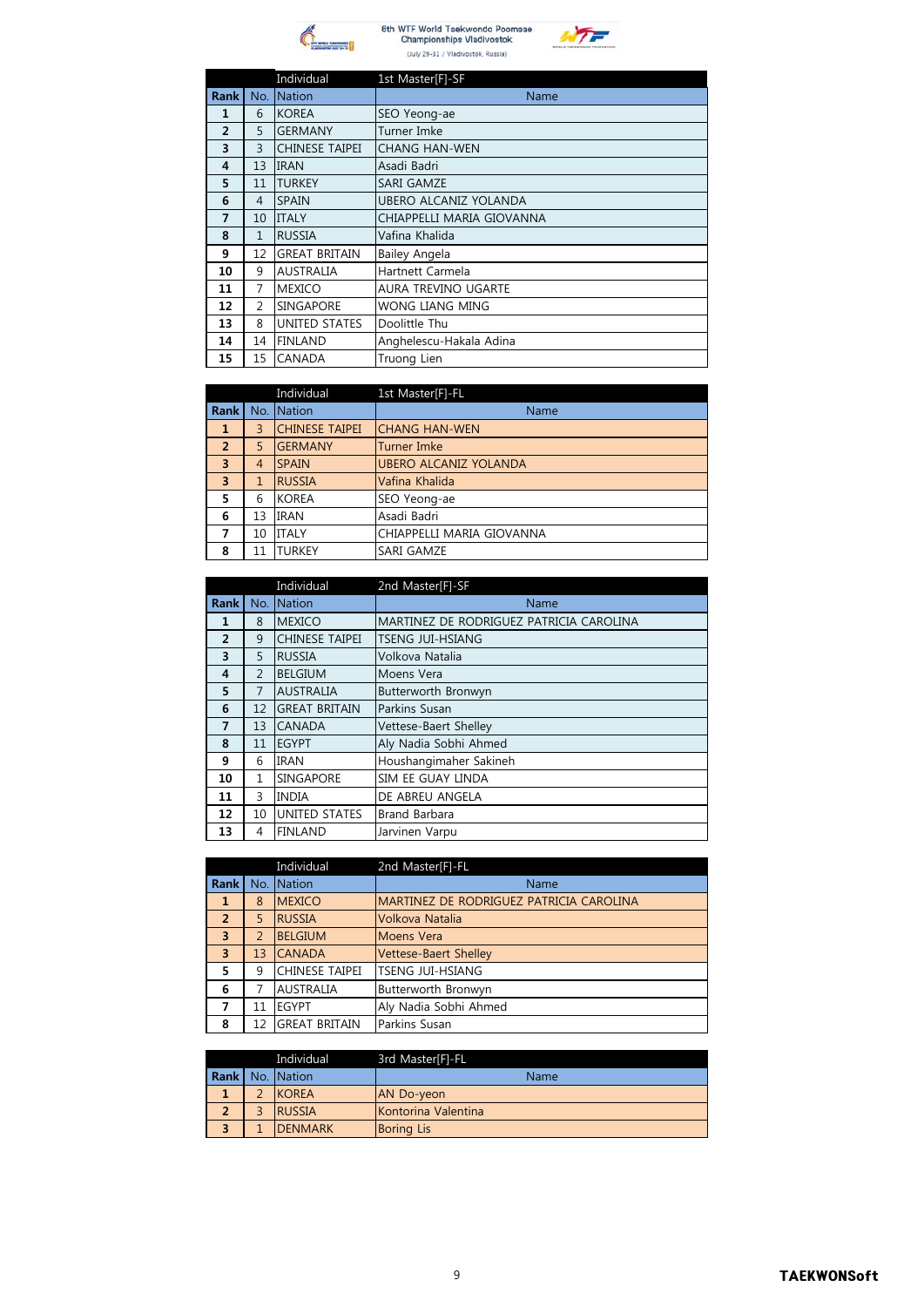



|                |                | Pair                 | 1st Pair-PR                                            |
|----------------|----------------|----------------------|--------------------------------------------------------|
| <b>Rank</b>    | No.            | <b>Nation</b>        | Name                                                   |
| 1              | 4              | <b>IRAN</b>          | Forouzan Akbar, Roshandashtaki Fatemeh                 |
| $\overline{2}$ | 13             | <b>SPAIN</b>         | GOMEZ GOMEZ JUAN MIGUEL, KIM KIM LAURA                 |
| 3              | 12             | <b>TURKEY</b>        | KARISIK FAZLI, KIM RABIA                               |
| 4              | $\overline{7}$ | <b>UZBEKISTAN</b>    | Alovkhonov Bakhodir, Akramova Makhliyo                 |
| 5              | 9              | <b>GERMANY</b>       | Sommer Thomas, De Rama Cyra                            |
| 6              | 15             | <b>INDONESIA</b>     | SULISTYO DON BOSCO, SANTOSO DOMAS                      |
| $\overline{7}$ | 16             | <b>FINLAND</b>       | Siltanen Olli, Narhi Roosa                             |
| 8              | 14             | <b>EGYPT</b>         | Elaraby Karim Ahmed Said Mousa Maamoun, Aly Marwa Asse |
| 9              | $\mathcal{P}$  | <b>COLOMBIA</b>      | RODRIGUEZ LEANDRO, AGUDELO OLGA                        |
| 10             | 10             | <b>CZECH</b>         | Prokes Martin, Vu Hana                                 |
| 11             | 1              | <b>NORWAY</b>        | Wien Joachim, Bansal Nina                              |
| 12             | 11             | <b>UNITED STATES</b> | Supnet Lance, Cruz Hazel                               |
| 13             | 6              | <b>CANADA</b>        | Menezes Ridge, Cho Hyun Young                          |
| 14             | 8              | <b>AUSTRALIA</b>     | Warren Joshua, Hinds Grace                             |
| 15             | 3              | AZERBAIJAN           | Kanan GURBANOV, Khayala MAMMADOVA                      |
| 16             | 5              | IsleofMan            | Burns Jake, Meads Kathryn                              |

|                |     | Pair                  | 1st Pair-PR B Group                             |
|----------------|-----|-----------------------|-------------------------------------------------|
| <b>Rank</b>    | No. | Nation                | Name                                            |
| 1              | 24  | <b>RUSSIA</b>         | Ligai Stanislav, Arkhipova Juliia               |
| $\overline{2}$ | 18  | <b>VIETNAM</b>        | NGUYEN DINH TOAN, NGUYEN MINH TU                |
| 3              | 30  | <b>PHILIPPINES</b>    | GABRIEL VIDAL MARVIN, SIA SHANEEN CHED          |
| $\overline{4}$ | 27  | <b>CHINA</b>          | HONG GUANG JIANGJI YU HAN                       |
| $\overline{4}$ | 20  | <b>ITALY</b>          | KANG HYEON WOOK, DANTONI DENISE                 |
| 6              | 21  | <b>CHINESE TAIPEI</b> | CHUANG CHUN-KAI, HUANG PEI-YUN                  |
| 7              | 25  | <b>THAILAND</b>       | Khantivorabot Adtapan, Kiatatchawachai Katesara |
| 8              | 31  | <b>NETHERLANDS</b>    | van de Klundert Thom, Coffa Gabrielle           |
| 9              | 32  | <b>SINGAPORE</b>      | WEE LI SHENG SHERMAN, LIM SOON YI JOYCE         |
| 10             | 22  | <b>GREAT BRITAIN</b>  | Dwiarmein Guntur, Craven Sydney                 |
| 11             | 29  | <b>DENMARK</b>        | Knudsen Emil Broedsgaard, Jensen Sanne          |
| 12             | 23  | <b>FRANCE</b>         | HMISSI NIZAR, PHAN-THANH Hoang-Van              |
| 13             | 26  | <b>PORTUGAL</b>       | RAMOS SERGIO, COSTAL TATIANA                    |
| 14             | 28  | <b>JORDAN</b>         | ALNAIMAT MTHARI,EL GREIR HALA                   |

|                         |     | Pair                  | 1st Pair-SF                                            |
|-------------------------|-----|-----------------------|--------------------------------------------------------|
| <b>Rank</b>             | No. | <b>Nation</b>         | Name                                                   |
| 1                       | 18  | <b>VIETNAM</b>        | NGUYEN DINH TOAN, NGUYEN MINH TU                       |
| $\overline{2}$          | 13  | <b>SPAIN</b>          | GOMEZ GOMEZ JUAN MIGUEL,KIM KIM LAURA                  |
| 3                       | 4   | <b>IRAN</b>           | Forouzan Akbar, Roshandashtaki Fatemeh                 |
| $\overline{\mathbf{4}}$ | 27  | <b>CHINA</b>          | HONG GUANG JIANG, JI YU HAN                            |
| 5                       | 24  | <b>RUSSIA</b>         | Ligai Stanislav, Arkhipova Julija                      |
| 6                       | 9   | <b>GERMANY</b>        | Dwiarmein Guntur, Craven Sydney                        |
| 7                       | 30  | <b>PHILIPPINES</b>    | GABRIEL VIDAL MARVIN, SIA SHANEEN CHED                 |
| 8                       | 12  | <b>TURKEY</b>         | KARISIK FAZLI, KIM RABIA                               |
| 9                       | 21  | <b>CHINESE TAIPEI</b> | CHUANG CHUN-KAI, HUANG PEI-YUN                         |
| 10                      | 25  | THAILAND              | Khantivorabot Adtapan, Kiatatchawachai Katesara        |
| 11                      | 16  | <b>FINLAND</b>        | Siltanen Olli, Narhi Roosa                             |
| 12                      | 20  | <b>ITALY</b>          | KANG HYEON WOOK, DANTONI DENISE                        |
| 13                      | 31  | <b>NETHERLANDS</b>    | van de Klundert Thom, Coffa Gabrielle                  |
| 14                      | 7   | <b>UZBEKISTAN</b>     | Alovkhonov Bakhodir, Akramova Makhliyo                 |
| 15                      | 15  | <b>INDONESIA</b>      | SULISTYO DON BOSCO, SANTOSO DOMAS                      |
| 16                      | 14  | <b>EGYPT</b>          | Elaraby Karim Ahmed Said Mousa Maamoun, Aly Marwa Asse |

|                |    | Pair               | 1st Pair-FL                                   |
|----------------|----|--------------------|-----------------------------------------------|
| Rank           |    | No. Nation         | <b>Name</b>                                   |
| -1             | 24 | <b>RUSSIA</b>      | Ligai Stanislav, Arkhipova Julija             |
| $\overline{2}$ | 18 | <b>VIETNAM</b>     | NGUYEN DINH TOAN, NGUYEN MINH TU              |
| $\overline{3}$ | 27 | <b>CHINA</b>       | HONG GUANG JIANG, JI YU HAN                   |
| $\overline{3}$ | 30 | <b>PHILIPPINES</b> | <b>GABRIEL VIDAL MARVIN, SIA SHANEEN CHED</b> |
| 5              | 12 | <b>TURKEY</b>      | KARISIK FAZLI,KIM RABIA                       |
| 6              | 13 | SPAIN              | GOMEZ GOMEZ JUAN MIGUEL, KIM KIM LAURA        |
| 7              | 9  | <b>GERMANY</b>     | Dwiarmein Guntur, Craven Sydney               |
| 8              | 4  | <b>IRAN</b>        | Forouzan Akbar, Roshandashtaki Fatemeh        |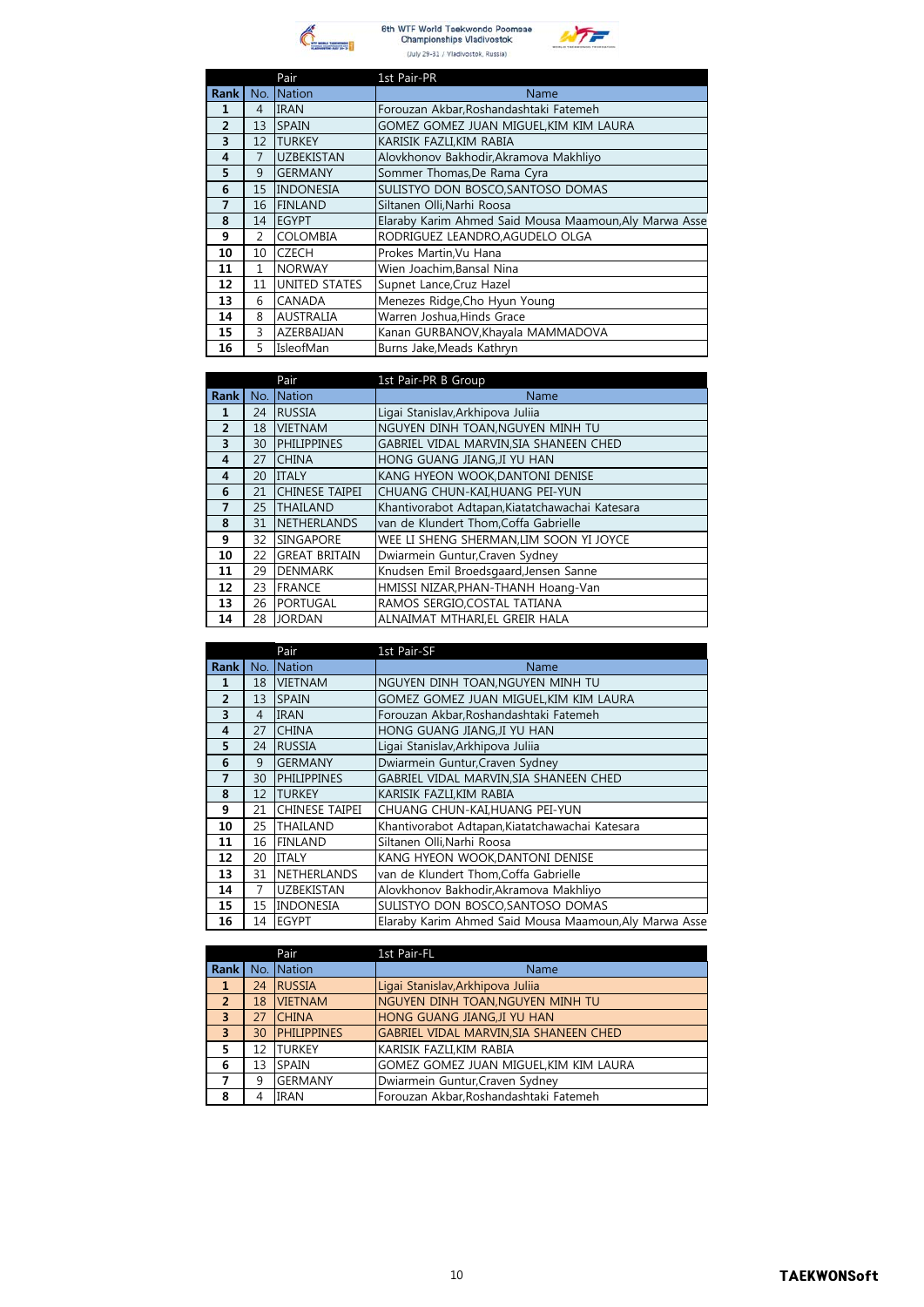



|                |                | Pair                 | 2nd Pair-SF                                             |
|----------------|----------------|----------------------|---------------------------------------------------------|
| <b>Rank</b>    | No.            | <b>Nation</b>        | Name                                                    |
| 1              | 12             | <b>SPAIN</b>         | DELGADO VAZQUEZ ALBERTO FRANCISCO,UBERO ALCANIZ         |
| $\overline{2}$ | $\overline{4}$ | <b>GERMANY</b>       | Bussmann Michael, Fuhrmann Elvira                       |
| 3              | $\overline{7}$ | <b>ITALY</b>         | NOTARO ANDREA, CHIAPPELLI MARIA GIOVANNA                |
| 4              | 5              | <b>TURKEY</b>        | CELIK ZEYNEL, ALTUN NESIME                              |
| 5              | 11             | CHINESE TAIPEI       | LU CHUAN-TSUNG.CHANG HAN-WEN                            |
| 6              | 10             | <b>RUSSIA</b>        | Evdokimov Valery, Kazadaeva Olga                        |
| $\overline{7}$ | 1              | <b>UNITED STATES</b> | Cooley Garth, George Kristi                             |
| 8              | 3              | EGYPT(R.M)           | Shahat Yehia Abdelhamid Abdelsamie, Gabr Rehab Gabr Moh |
| 9              | 9              | <b>AUSTRALIA</b>     | Atkinson David, Butterworth Bronwyn                     |
| 10             | 13             | <b>FINLAND</b>       | Patrikainen Ilja, Anhgelescu-Hakala Adina               |
| 11             | 8              | CANADA               | Tu Hiem, Truong Lien                                    |
| 12             | 2              | <b>JORDAN</b>        | AHMAD SALEH, ISMAIL AMAL                                |

|                         |    | Pair                  | 2nd Pair-FL                                             |
|-------------------------|----|-----------------------|---------------------------------------------------------|
| Rank <sup>I</sup>       |    | No. Nation            | Name                                                    |
| п                       | 4  | <b>GERMANY</b>        | Bussmann Michael, Fuhrmann Elvira                       |
| $\overline{2}$          | 11 | <b>CHINESE TAIPEI</b> | LU CHUAN-TSUNG, CHANG HAN-WEN                           |
| $\overline{3}$          | 12 | <b>SPAIN</b>          | DELGADO VAZQUEZ ALBERTO FRANCISCO, UBERO ALCANIZ        |
| $\overline{\mathbf{3}}$ | 5  | <b>TURKEY</b>         | <b>CELIK ZEYNEL, ALTUN NESIME</b>                       |
| 5                       |    | UNITED STATES         | Cooley Garth, George Kristi                             |
| 6                       |    | <b>ITALY</b>          | NOTARO ANDREA, CHIAPPELLI MARIA GIOVANNA                |
| 7                       | 10 | <b>RUSSIA</b>         | Evdokimov Valery, Kazadaeva Olga                        |
| 8                       | 3  | <b>EGYPT</b>          | Shahat Yehia Abdelhamid Abdelsamie, Gabr Rehab Gabr Moh |

|                |               | Team                 | 1st Team[M]-PR A Group                                     |
|----------------|---------------|----------------------|------------------------------------------------------------|
| <b>Rank</b>    |               | No. Nation           | Name                                                       |
| 1              | 1             | <b>VIETNAM</b>       | LE ANH MINH, NGUYEN DINH TOAN, LE TRUNG ANH                |
| $\overline{2}$ | 4             | <b>CHINA</b>         | JIANG HONG GUANG, HUANG SONG RI, QIAO ZHI                  |
| 3              | 3             | <b>TURKEY</b>        | UCAN IBRAHIM, PEKCAN MEVLUT, TEKIN ADIL                    |
| $\overline{4}$ | 8             | <b>GERMANY</b>       | Bogusch Patrick, Kesternich Roger, Wassmuth Adrian         |
| 5              | 10            | <b>PHILIPPINES</b>   | SABIDO JEAN PIERRE, TINAYA GALILEE, GABRIEL VIDAL MARVI    |
| 6              | 5             | <b>UZBEKISTAN</b>    | Sattorov Zafarbek, Filatov Evgeniy, Alovkhonov Bakhodir    |
| 7              | 6             | <b>DENMARK</b>       | Jessen Tobias, Knudsen Emil Broedsgaard, Soerensen Kim Ned |
| 8              | 9             | <b>UNITED STATES</b> | Nguyen Anh, Nguyen Huy, Nguyen Long                        |
| 9              | $\mathcal{P}$ | <b>EGYPT</b>         | Metwalli Abd El Fatah Mohamed El Sayed, Selim Ibrahim Amr  |
| 10             |               | <b>AUSTRALIA</b>     | Bryce Dale, Yang Hyun Woong, Warren Joshua                 |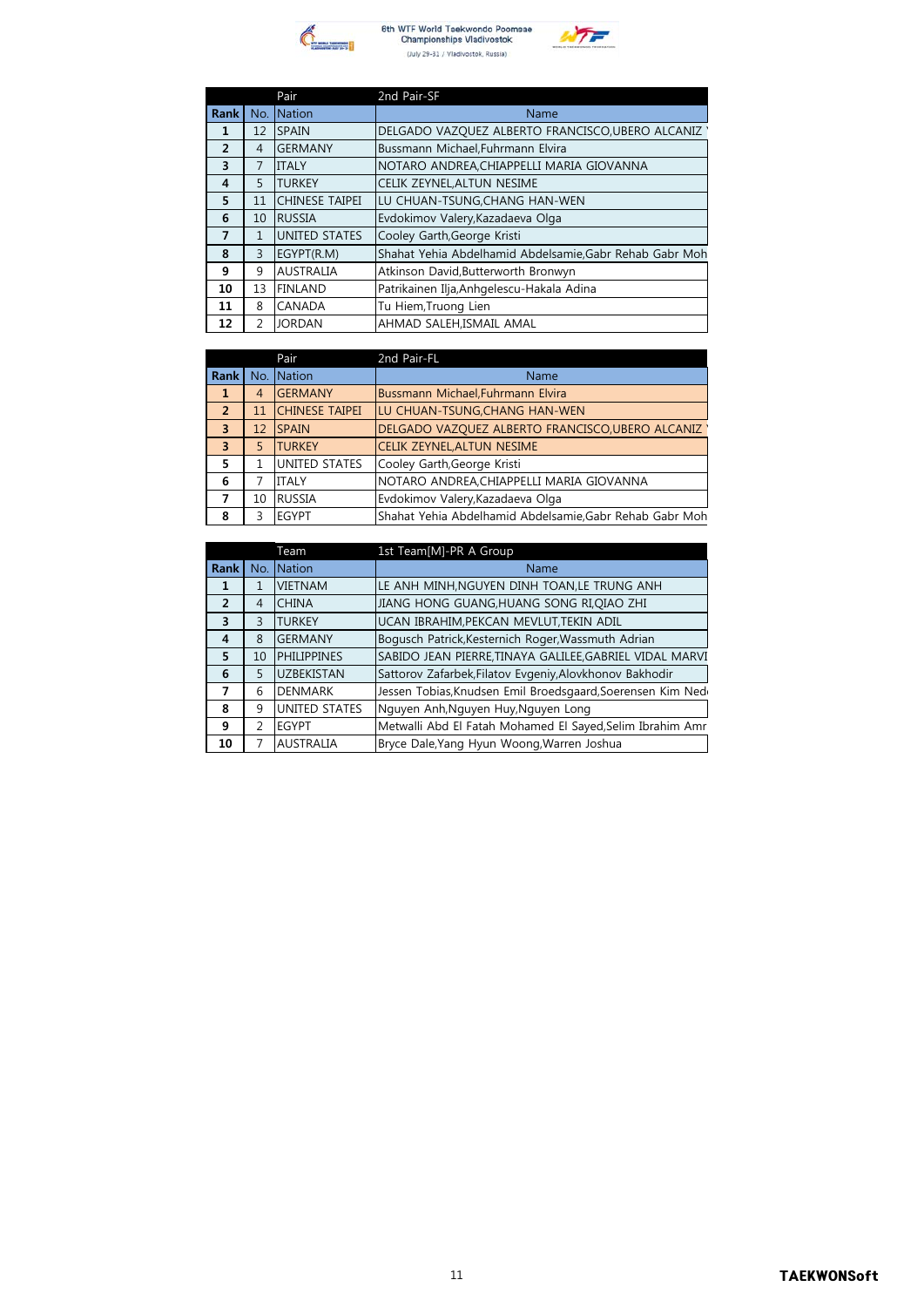

6th WTF World Taekwondo Poomsae<br>Championships Vladivostok (July 29-31 / Vladivostok, Russia)



|      |    | Team                  | 1st Team[M]-PR B Group                                        |
|------|----|-----------------------|---------------------------------------------------------------|
| Rank |    | No. Nation            | Name                                                          |
| 1    | 19 | <b>IRAN</b>           | Jamali Fashi Mahdi, Salmani Azarkhavarani Ali, Nazarigharecho |
| 2    | 17 | <b>RUSSIA</b>         | Lebedev Roman, Pegai Dmitrii, Pegai Vladimir                  |
| 3    | 12 | <b>INDONESIA</b>      | SANTOSO ASEP, HAIDIR MAULANA, FITRACAHYANTO MUHAN             |
| 4    | 14 | <b>CHINESE TAIPEI</b> | KUO HUNG-TING, PAN WEI-KANG, CHIANG HUNG-CHAN                 |
| 5    | 21 | <b>NETHERLANDS</b>    | Berghout Jessy, Henskens Sebastiaan, van de Klundert Thom     |
| 6    | 18 | <b>CANADA</b>         | Menezes Ridge, Seo Hyun Seok, Chong Charlie                   |
| 7    | 22 | <b>COLOMBIA</b>       | VANEGAS DANIEL, ZAPATA JOSE DANIEL, RODRIGUEZ LEANDF          |
| 8    | 15 | <b>SERBIA</b>         | Kuruca Branislav, Petkovic Milos, Andjelkovic Nebojsa         |
| 9    | 13 | <b>OATAR</b>          | LAZAM MANSOOR, BOULARAS OTHMAN, AHMED ABDULHALI               |
| 10   | 20 | AZERBAIJAN            | Shahmar NAGHIYEV, Kanan GURBANOV, Kazim KAZIMOV               |
| 11   | 16 | <b>CONGO</b>          | BADIASHILE MUSONGELE Florida, SENDA KAMUENA Michel, W         |

|                |                | Team                  | 1st Team[M]-SF                                                |
|----------------|----------------|-----------------------|---------------------------------------------------------------|
| <b>Rank</b>    | No.            | Nation                | Name                                                          |
| 1              | 1              | <b>VIETNAM</b>        | LE ANH MINH, NGUYEN DINH TOAN, LE TRUNG ANH                   |
| $\overline{2}$ | 8              | <b>GERMANY</b>        | Bogusch Patrick, Kesternich Roger, Wassmuth Adrian            |
| 3              | 3              | <b>TURKEY</b>         | UCAN IBRAHIM, PEKCAN MEVLUT, TEKIN ADIL                       |
| 4              | 19             | <b>IRAN</b>           | Jamali Fashi Mahdi, Salmani Azarkhavarani Ali, Nazarigharecho |
| 5              | 12             | <b>INDONESIA</b>      | SANTOSO ASEP, HAIDIR MAULANA, FITRACAHYANTO MUHAN             |
| 6              | 10             | <b>PHILIPPINES</b>    | SABIDO JEAN PIERRE, TINAYA GALILEE, GABRIEL VIDAL MARVI       |
| 7              | 17             | <b>RUSSIA</b>         | Lebedev Roman, Pegai Dmitrii, Pegai Vladimir                  |
| 8              | $\overline{4}$ | <b>CHINA</b>          | JIANG HONG GUANG,HUANG SONG RI,QIAO ZHI                       |
| 9              | 14             | <b>CHINESE TAIPEI</b> | KUO HUNG-TING, PAN WEI-KANG, CHIANG HUNG-CHAN                 |
| 10             | 5              | <b>UZBEKISTAN</b>     | Sattorov Zafarbek, Filatov Evgeniy, Alovkhonov Bakhodir       |
| 11             | 21             | <b>NETHERLANDS</b>    | Berghout Jessy, Henskens Sebastiaan, van de Klundert Thom     |
| 12             | 18             | <b>CANADA</b>         | Menezes Ridge, Seo Hyun Seok, Chong Charlie                   |

|                |                         | Team               | 1st Team[M]-FL                                                |
|----------------|-------------------------|--------------------|---------------------------------------------------------------|
| <b>Rank</b>    | No.                     | <b>Nation</b>      | Name                                                          |
| $\mathbf{1}$   | 1                       | <b>VIETNAM</b>     | LE ANH MINH, NGUYEN DINH TOAN, LE TRUNG ANH                   |
| $\overline{2}$ | 17                      | <b>RUSSIA</b>      | Lebedev Roman, Pegai Dmitrii, Pegai Vladimir                  |
| $\overline{3}$ | 19                      | <b>IRAN</b>        | Jamali Fashi Mahdi, Salmani Azarkhavarani Ali, Nazarigharecho |
| $\overline{3}$ | $\overline{\mathsf{B}}$ | <b>TURKEY</b>      | UCAN IBRAHIM, PEKCAN MEVLUT, TEKIN ADIL                       |
| 5              | 4                       | <b>CHINA</b>       | JIANG HONG GUANG, HUANG SONG RI, QIAO ZHI                     |
| 6              | 8                       | <b>GERMANY</b>     | Bogusch Patrick, Kesternich Roger, Wassmuth Adrian            |
| 7              | 12                      | <b>INDONESIA</b>   | SANTOSO ASEP, HAIDIR MAULANA, FITRACAHYANTO MUHAN             |
| 8              | 10                      | <b>PHILIPPINES</b> | SABIDO JEAN PIERRE, TINAYA GALILEE, GABRIEL VIDAL MARVI       |

|                |               | Team                  | 2nd Team[M]-SF                                                |
|----------------|---------------|-----------------------|---------------------------------------------------------------|
| <b>Rank</b>    |               | No. Nation            | Name                                                          |
| 1              | 11            | <b>TURKEY</b>         | YILMAZ MUSTAFA, YILMAZ KEMAL, ALPER HAYRI TEMEL               |
| $\overline{2}$ | 8             | <b>IRAN</b>           | Barzegari Ali, Akhlaghi Ahmad, Zahedi Haghighi Gilani Seyed H |
| 3              | $\mathcal{P}$ | <b>CHINA</b>          | CHEN YI YUE,LI WEI DONG, ZHONG LIANG OUAN                     |
| $\overline{4}$ | 5             | <b>EGYPT</b>          | Maamoun Ayman Mohamed Esmat, Ghoniem Ahmed Soliman            |
| 5              | 9             | <b>CHINESE TAIPEI</b> | HOU TE-PING,LU CHUAN-TSUNG,TIEN MING-HO                       |
| 6              | 12            | UNITED STATES         | Southwick Ron, Cooley Garth, Turgeon David                    |
| $\overline{7}$ | 7             | <b>GERMANY</b>        | Unland Werner, Malliaros Joannis, Glenewinkel Tim             |
| 8              | 10            | <b>RUSSIA</b>         | Evdokimov Valery, Rodin Mikhail, Mikus Alexander              |
| 9              | 4             | <b>GREAT BRITAIN</b>  | Dildar Yousuf, Pourtaheri Ali, Negus Simon                    |
| 10             | ς             | <b>AUSTRALIA</b>      | Jordan Barry, Schembri Robert, Chiriff Diego                  |

|                         |    | Team                  | 2nd Team[M]-FL                                                |
|-------------------------|----|-----------------------|---------------------------------------------------------------|
| Rank I                  |    | No. Nation            | Name                                                          |
| 1                       | 9  | <b>CHINESE TAIPEI</b> | <b>HOU TE-PING, LU CHUAN-TSUNG, TIEN MING-HO</b>              |
| $\overline{2}$          | C  | <b>CHINA</b>          | CHEN YI YUE,LI WEI DONG, ZHONG LIANG QUAN                     |
| $\overline{3}$          | 8  | <b>IRAN</b>           | Barzegari Ali, Akhlaghi Ahmad, Zahedi Haghighi Gilani Seyed H |
| $\overline{\mathbf{3}}$ | 11 | <b>TURKEY</b>         | YILMAZ MUSTAFA, YILMAZ KEMAL, ALPER HAYRI TEMEL               |
| 5                       | 12 | <b>UNITED STATES</b>  | Southwick Ron, Cooley Garth, Turgeon David                    |
| 6                       |    | <b>GERMANY</b>        | Unland Werner, Malliaros Joannis, Glenewinkel Tim             |
|                         | 10 | <b>RUSSIA</b>         | Evdokimov Valery, Rodin Mikhail, Mikus Alexander              |
| 8                       |    | <b>EGYPT</b>          | Maamoun Ayman Mohamed Esmat, Ghoniem Ahmed Soliman            |